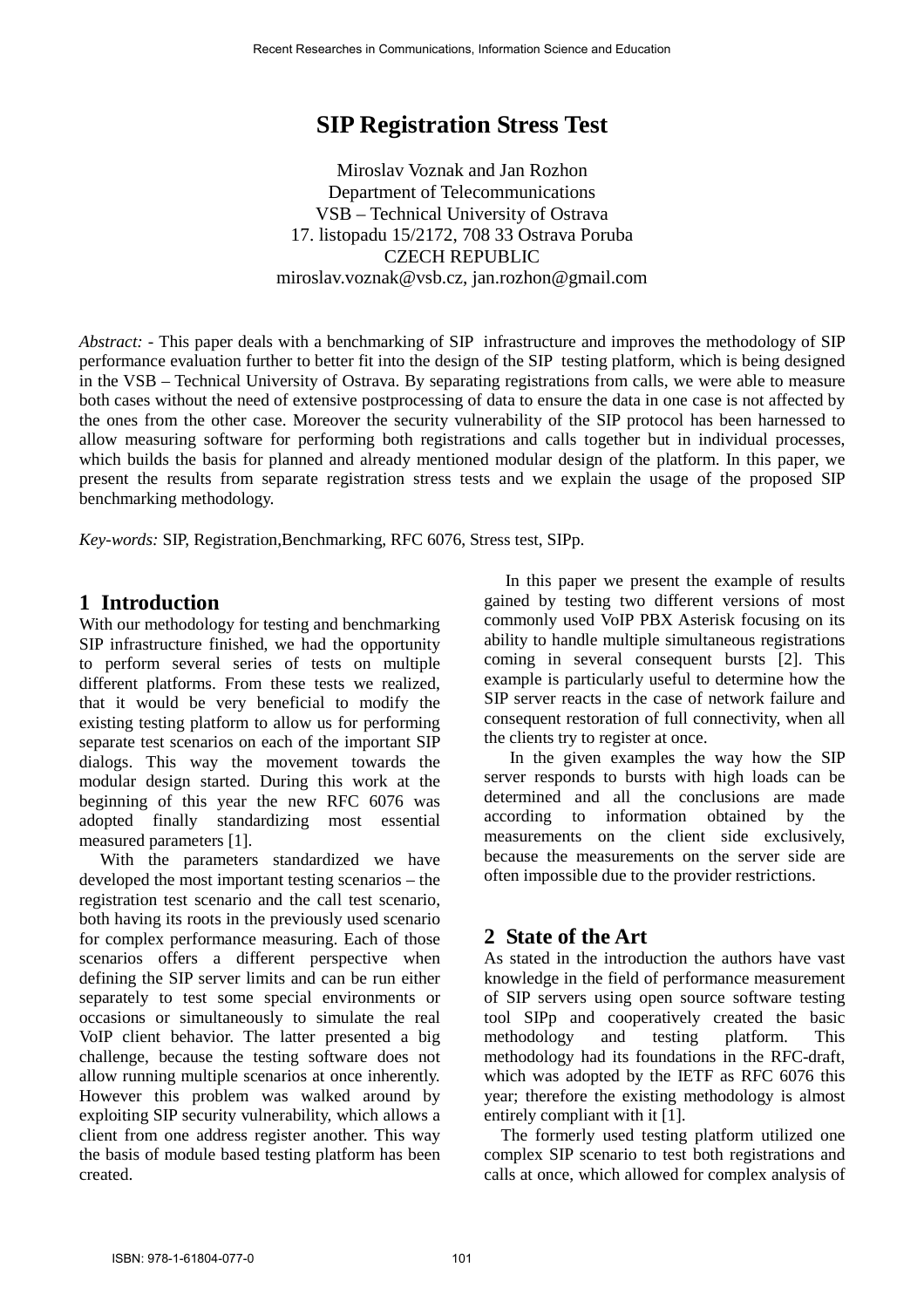the SIP server, but inherently resulted in the call measurement to be affected by the registrations [3], [4]. This issue could have been solved by data postprocessing, when the number of actually created calls was taken as the basis instead of desired call load, but except of this the user of the testing platform could not have simply chosen what type of test he wants and moreover the more complex scenarios which would include automatic answers and more sophisticated SIP dialogs could not have been created. For this reason the modular approach has been adopted [5], [6].

 Apart of the mentioned the proprietary solutions also exist, but they offer limited or nonexistent compliance with IETF standards and could not be considered cost effective [1], [7], [8].

## **3 Testing Platform and Scenario**

For the registration test the testing platform must slightly differ from the one presented in complex methodology. The main reason for this comes from the lack of need for UAS part of the testing platform, since only end to end dialogs between client and SIP server will occur. Basically all the computers will act as the initiators of the SIP registration dialogs, which is why they are going to be called UACs (User Agent Servers). For the generation of SIP messages, the well-known testing tool SIPp will be used and to ensure that client computers will not run out of hardware resources, the generated load will be spread among 8 computers. From these assumptions the basic test topology will look as depicted on the Fig. 1.



Figure 1. Test topology and flow of SIP messages during the registration dialog.

Correct messages are colored in green, while unexpected messages are orange and error messages red. Dotted lines with arrows represent the hop after error or unexpected message is received, or error occurs while transmitting the message.

The virtualization is a useful option because due

to the internal limitations of SIPp testing tool it is better to distribute individual SIPp instances each on the separate computer, therefore the usage of physical computers would result in large space and networking requirements.

 The main configuration elements of the virtualized computers can be summarized in these points:

- Guest OS Ubuntu 10.10 x64 Server Edition 1x Virtual x64 Processor Core @ 2.8 GHz
- 2048 MB Virtual RAM
- UDP Buffer Size 131 071 B (default size)
- File Descriptor Limit 65535 (ulimit -n)
- Stack Size Limit unlimited (ulimit -s)

The keystone element of the platform – the SIP server is realized on the separate hardware machine with this configuration:

- OS Ubuntu 10.04 x64 Server Edition
- AMD Athlon X2
- 4 GB DDR2 RAM
- UDP Buffer Size 131 071 B (default size)
- File Descriptor Limit 100000 (ulimit -n)
- Stack Size Limit unlimited (ulimit -s)
- Asterisk 1.6.2.16.2
- Asterisk 1.8.2.4
- 100 000 SIP Peers

Both network elements – the host virtualization server and SIP server are interconnected via a gigabit switch to ensure minimal additional delays caused by the network infrastructure.

 The measurement is performed only on client devices to reflect the practical situation, when SIP server is not accessible to perform measurement of any kind. On the client devices these values are measured:

- Number of individual SIP messages
- Number of retransmissions
- Number of Timeouts
- Approximated RRD

All the mentioned parameters will be used to determine the SIP servers performance and the last one will be properly described and explained in the next section.

 On the Fig. 1 the message flow of the registration dialog is also depicted. The standard messages of the successful registration dialog are colored in green and are followed by 60s long pause after which the reregistration takes place. Additionally out of sequence messages can be received from the SIP server, when the load exceeds the level SIP server can handle without significant delays. These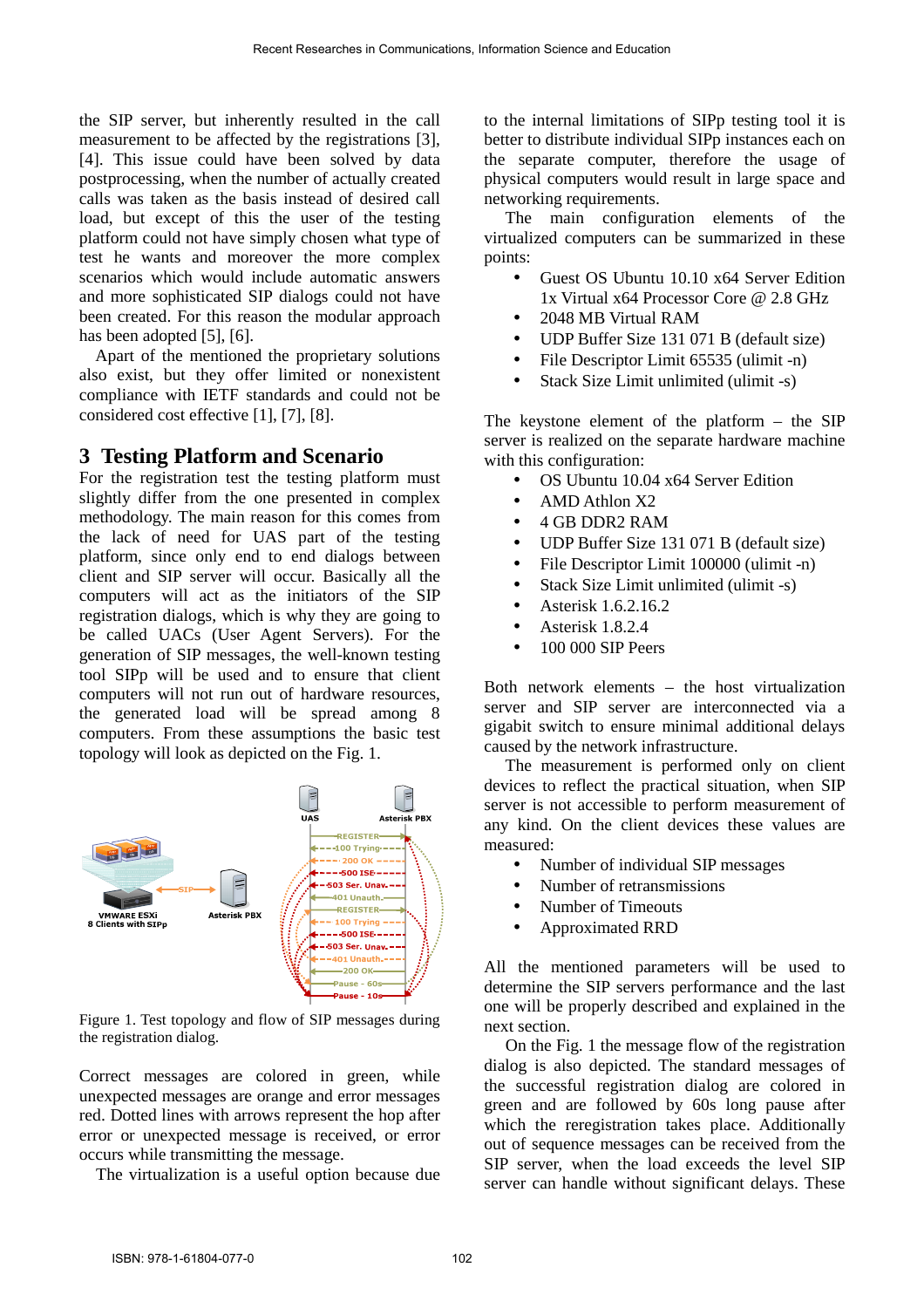messages are valid part of the SIP dialog and are colored in orange. Each time such a message is received the jump to correct part of the dialog is performed. When the load is even higher, the error messages or timeouts might occur. In this case two 5XX messages are being anticipated and when one of these messages is received or one of the correct dialog messages times out the error jump is performed to a 10s long pause after which another attempt to register is sent.

## **4 Methodology and Limit Definition**

The aim of the measurements is to determine how the SIP server Asterisk will respond to high burst loads of SIP registrations. These registrations will be sent in 5 consecutive 1 second long bursts with a given load and the client devices will try to hold these registrations for 15 minutes by sending reregistration requests every 60 second. After the 15 minutes all the measured parameters are logged and the process repeats again with the higher load. If the registration attempt is not successful no matter if this is caused by an error message or timeout, the client will wait for 10 seconds before it tries to register again. This way the SIP server is given the possibility to spread the load to longer period and the real world VoIP client behavior is preserved. Although the way the error messages and timeouts are treated is the same, the severity of these two kinds of errors is different. While receiving the error message causes client not to be able to register for about 10 seconds (the error pause interval), after the message timeout this period is about 42 seconds, which is caused by the timeout mechanism of the SIP protocol. For this reason the timeouts have greater impact on the SIP server's performance evaluation.

 Due to the length of the test the client will attempt to send Register message 15 times. In this number the retransmissions are not counted. From this number the limit for determining whether SIP server passed the test successfully or not can be derived. If the number of timeouts exceeds the 1/15 of the total number of unique Register requests sent, it can be interpreted as the clients were not able to register successfully after 45 seconds. To ensure that SIP server has the possibility to recover from the burst, this limit was doubled. Same calculation can be made for the error messages, but with the lower weight caused by the significantly shorter period when the client cannot register. Because no 5XX error message was received during the whole test, this paper's result analysis will work only with the number of 2/15 (~13%) timeouts as limit for successful passing the test.

 As defined in the previous section, the approximated RRD is also measured. In the previous work and in the RFC 6076, the RRD (Registration Request Delay) is defined as the time between sending the Register request and receiving the 200 OK response. Approximated RRD in this paper is measured exactly the same way, but due to the limitations of the SIPp in loop scenarios, the time measurement is not possible by the available timers and must be performed by the logging mechanism of the SIPp. To the log no precise time can be written. The most useful possibility is to use the internal clock ticks of the SIPp. One clock tick is loosely comparable with the 1 millisecond, but the precision may vary in higher loads, therefore the measured parameter can be viewed only as the fair approximation of the RRD. Approximated RRD is therefore important not for its absolute values but for its trend change while the load is being increased.

## **5 Result Analysis**

In this section the results will be reviewed. In two subsections four charts will be presented and on each of these charts the Asterisk 1.6 will be displayed by the dark brown rounded symbols, while Asterisk 1.8 will be depicted by orange triangles. All the measured parameters are related to the number of simultaneous registrations and each dot in the chart represent a single 15 minutes long step in the test process.

#### **5.1 Successful Registration Attempts and SIP Timeouts**

Successful Registration Attempts display the ratio between attempted registrations and success indicating 200 OK responses. The best and optimal value is 100 %, but no architecture is designed to handle huge number off registrations at once, therefore mechanisms which will spread the load to longer interval if the unsuccessful registration occurs are implemented. As mentioned in the previous section the threshold coming from number of timeouts was designated to 13% and because the timeouts were the only error measured during the whole test, this threshold can be used directly on the number of Successful Registration Attempts.

 The charts on the Fig. 2 show clearly the difference between two tested architectures. While Asterisk 1.6 starts having problems when the load of 1000 registrations is generated and falls under the designated threshold immediately after 1280 simultaneous registrations, Asterisk 1.8 holds the 100% ratio for the whole time of the test reaching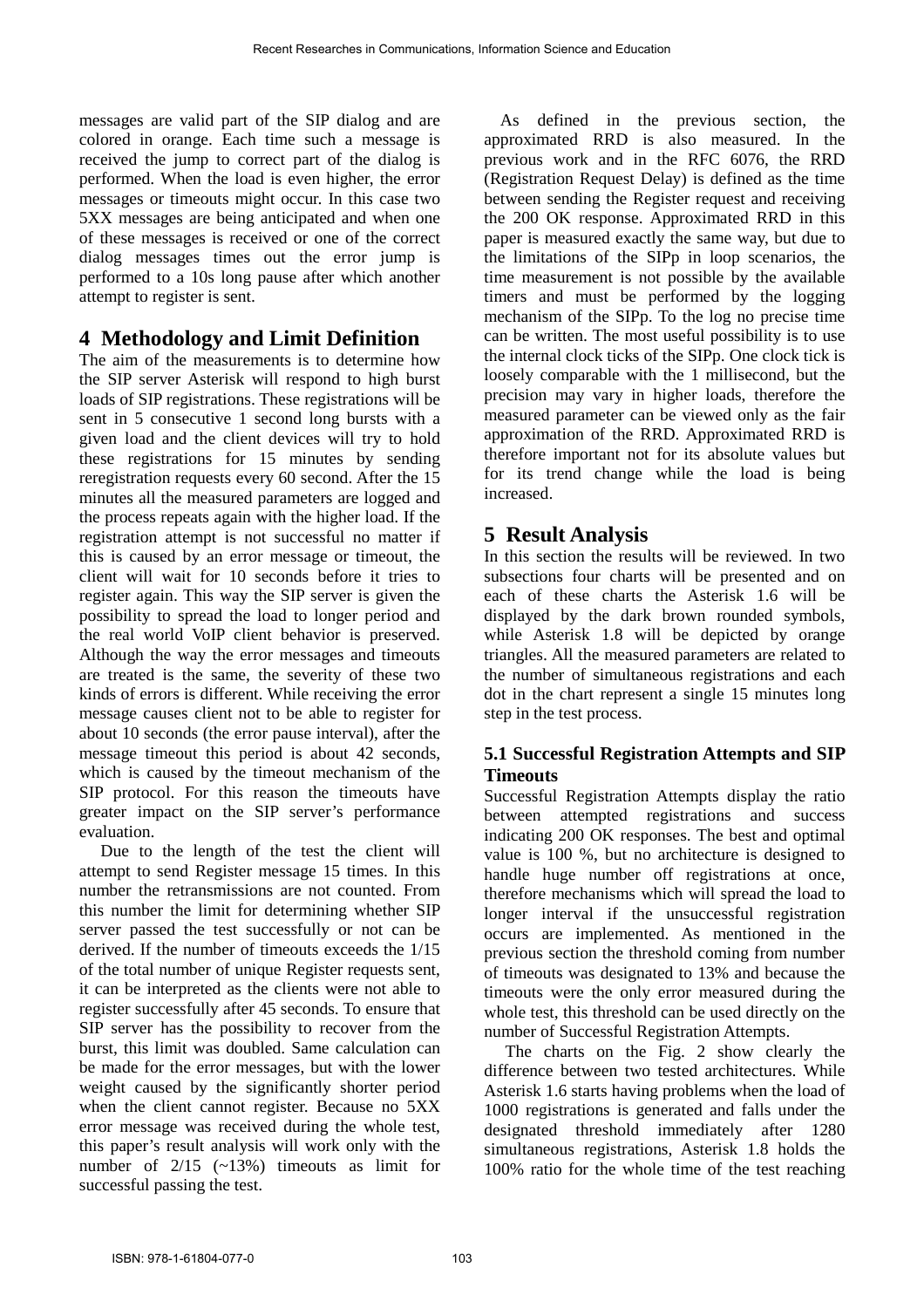stable behavior even with the load of 6400 simultaneous registrations.

 The similar behavior can be seen on the chart depicting the number of SIP timeouts. For Asterisk 1.6 timeouts are the essential problem, on the other hand no timeout occurred while testing Asterisk 1.8. From this information can be stated that new version of Asterisk handles the burst load of SIP registrations much better than the older one. On this place it would be good to state, that all the parameters were set to defaults on both Asterisks, and same number of SIP peers was used, therefore no external event could have influenced the results.

**Successful Registration Attempts** 







Figure 2. Successful Registration Attempts and Total Number of SIP Message Timeouts.

#### **5.2 Retransmissions and Approximated RRD**

From already presented information the clear assumption about what Asterisk is better in case of network connectivity failure and subsequent recovery can be made. Now we are going to explore whether the retransmissions and approximated RRD will confirm this assumption.

 Approximated RRD was clearly explained in the previous section, therefore no further explanation will be presented. The retransmissions occur when there is long period between sending the message and receiving the appropriate answer. In SIP the standard timer define, that the first retransmission takes place when the response is not received in 500 milliseconds after sending the request. Each subsequent retransmission is sent after doubled interval, until the 4 seconds are reached. When this happens all other retransmission will be sent after 4 seconds giving the following sequence of time periods between the neighboring messages – 500ms, 1s, 2s, 4s, 4s… After the sequence of 9 retransmissions the timeout occurs. The number of retransmissions increases when SIP server cannot successfully process all the messages. In the following charts, the total number of retransmissions means the sum of all retransmissions of all messages in the SIP registration dialog.

#### Total Number of Retransmissions



Figure 3. Total Number of Retransmissions and Approximated Registration Request Delay.

Simultaneous registrations [-]